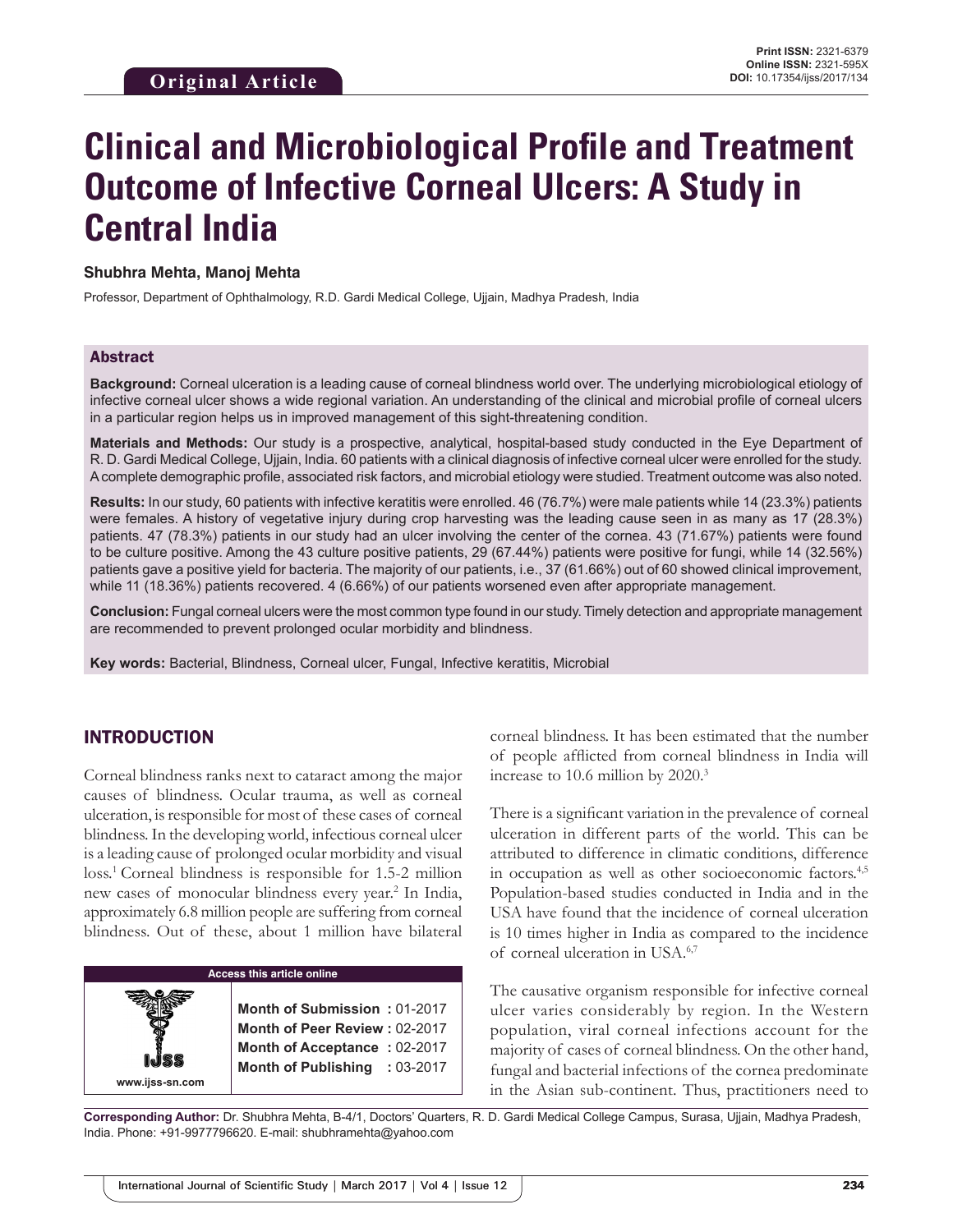be aware of local epidemiological patterns of corneal infection.

In this study, we aim to understand the epidemiology, the predisposing factors, microbiological profile and the outcome of management of infective corneal ulcers presenting to our hospital, which is a tertiary care hospital located in the state of Madhya Pradesh in Central India.

## MATERIALS AND METHODS

This study is a prospective, hospital-based study that was conducted at R. D. Gardi Medical College, Ujjain, Madhya Pradesh, India, over a period of 1-year from April 2015 to March 2016. Before the commencement of the study, approval was sought and obtained from the Institutional Ethics Committee. 60 patients with a clinical diagnosis of infective suppurative corneal ulcer were enrolled in the study.

Corneal ulceration was defined as a loss in the continuity of corneal epithelium with underlying stromal necrosis along with associated signs of inflammation, with or without hypopyon.

## **Exclusion Criterion**

- Cases presenting as non-infectious keratitis such as peripheral ulcerative keratitis due to systemic autoimmune diseases, Mooren's ulcer, phlyctenular keratitis, vernal keratoconjunctivitis associated shield ulcer, contact lens related sterile infiltrates, marginal keratitis, interstitial keratitis, and atheromatous corneal ulcer were excluded from this study.
- Cases of corneal ulcer who presented with excessive corneal thinning and impending perforation, as well as perforated corneal ulcers were excluded, as taking a corneal scraping and subsequently establishing a microbiological etiological diagnosis was not feasible in such patients.
- Typical viral corneal ulcers.
- Pediatric patients, as corneal infection in the pediatric age group differs from the adult disease in risk factors, treatment and complications.<sup>8</sup>

A detailed history was obtained from each patient, with special emphasis on the patient's occupation and any prior history of trauma. If present, the mode of injury, as well the details of previous treatment taken, was noted. Special inquiry was made regarding the use of steroid eye drops, use of indigenous medications and if any self-medication had been resorted to. History of any antecedent febrile illness as well as the history of contact lens wear was also sought. History of any associated systemic illness such as

diabetes was taken. The nature and duration of complaints was noted.

The best-corrected visual acuity (BCVA) was recorded. Each patient was subjected to a detailed slit-lamp biomicroscopic examination, with special emphasis on the cornea. The details of the corneal ulcer - including the location, size, shape, depth of the ulcer, nature of infiltrate, margins of the ulcer, presence of any satellite lesions, immune ring, corneal vascularization, and hypopyon - were noted. Photographic documentation of the corneal ulcer on slit-lamp imaging system was done at the time of initial presentation, as well as on each followup visit. Ocular adnexal structures were also examined to look for meibomianitis, trichiasis, lagophthalmos, chronic dacryocystitis, etc. All the relevant ocular investigations were carried out. This included lacrimal syringing and testing for corneal sensation. Intraocular pressure by non-contact tonometry was recorded whenever feasible. Fluorescein stain of the corneal ulcer was also performed. B-scan ultrasound examination of the posterior segment was done to rule out endophthalmitis in suspicious cases.

Corneal scraping was performed with full aseptic precautions, after anesthetizing the cornea with 4% lignocaine, under slit-lamp visualization with a sterile No. 15 Bard-Parker blade. The material was obtained by gently scraping the leading edge and base of the ulcer. The material was smeared on two slides - One for Gramstain and other as 10% potassium hydroxide (KOH) wet mount.<sup>9,10</sup> For culture and sensitivity, the material was also directly inoculated by multiple C-shaped streaks, on blood agar, chocolate agar, nutrient agar and two tubes of Sabouraud dextrose agar (SDA) with chloramphenicol (50 mg/ml). The laboratory diagnosis was performed using standard protocols. All the inoculated media, i.e., blood agar, chocolate agar, and nutrient agar were inoculated at 37°C and were evaluated at 24 and 48 h. They were subsequently discarded at 48 h if no growth was observed. The inoculated SDA media for fungi was incubated at 25°C and 37°C and examined daily. It was discarded after 10 days if no growth was present. Identification of growth on SDA was done by lactophenol cotton blue stain, by pigment production and by the morphological appearance of hyphae and spores.<sup>11</sup>

All routine systemic investigations, including fasting blood glucose to rule out diabetes mellitus, were performed. Systemic examination to rule out any septic focus in the body was also done.

After obtaining the corneal scraping, the patient was empirically put on broad-spectrum antibiotic eye drops and/or antifungal eye drops depending on the clinical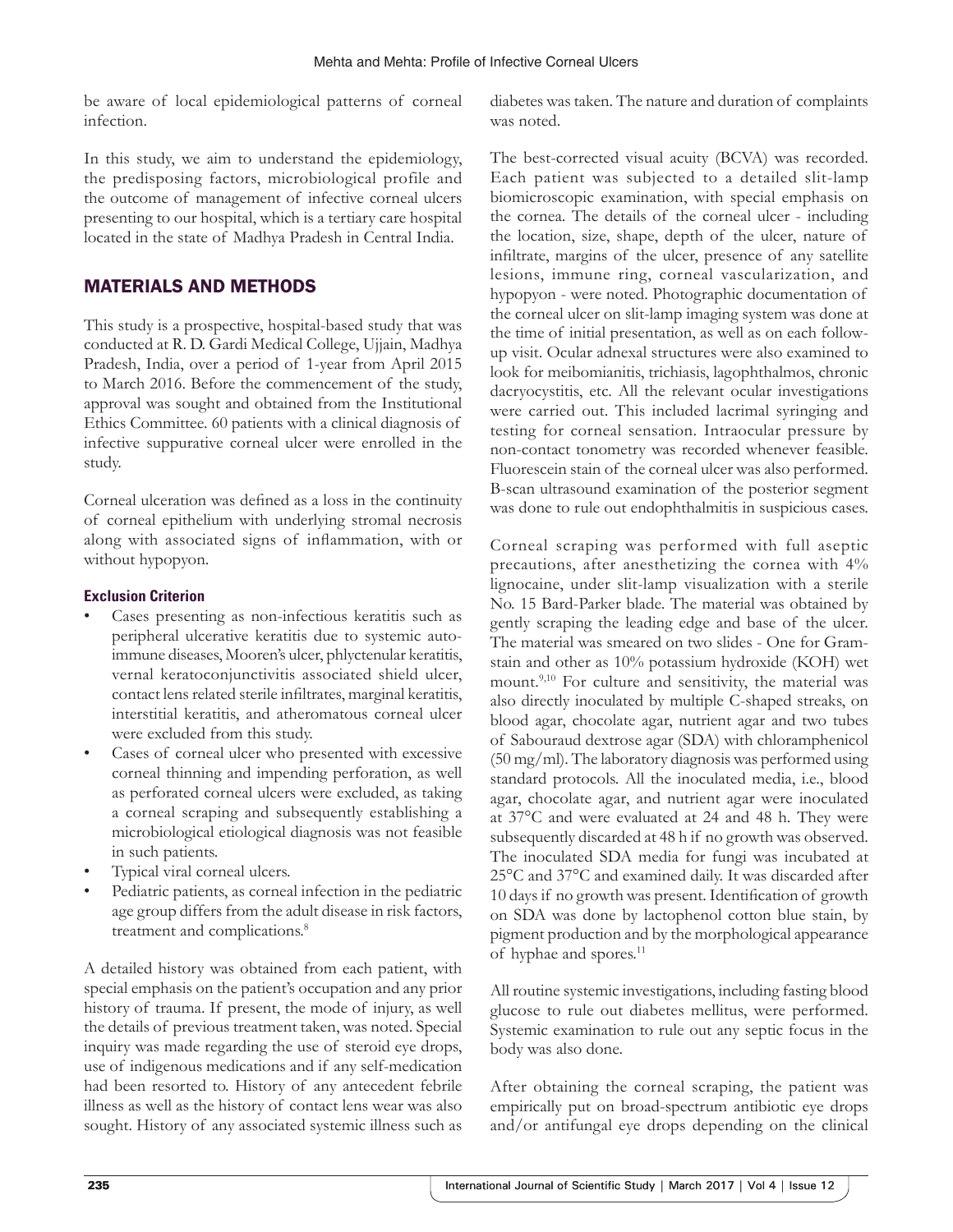presentation. Corneal ulcers with regular margins, wet appearance, mobile hypopyon, and with greater symptoms were primarily considered to be bacterial in nature and treated with broad-spectrum antibiotic eye drops. On the other hand, corneal ulcers having feathery margins, dry appearance, thick cheesy hypopyon, satellite lesions or with a history of vegetative injury were initially put on antifungal eye drops. The initial therapy was also guided by Gramstain/KOH mount findings. Cycloplegic drops/ointment was started in all patients. The anti-microbial therapy was reviewed after obtaining the culture and sensitivity report. If no growth was obtained on culture, then the treatment of the patient was continued according to the clinical appearance of the ulcer (as discussed) as well as the clinical response to treatment.

Follow-up of the patient was documented at 1 week, 2weeks and 1 month, respectively, though the actual followup was done more frequently.

On follow-up, we recorded the patient's BCVA, corneal ulcer size, hypopyon (present/absent/decreased), infiltration (increased/decreased) and symptomatic relief as reported by the patient. The patient was said to have improved if the size of the ulcer, hypopyon, infiltration had decreased and patient's symptoms had improved.

All the data obtained was entered in a pre-tested performa, and statistical analysis was performed using Statistical Package for Social Sciences version 16.0.

# RESULTS

Our study was a prospective, hospital-based study of 60 patients suffering from infective suppurative corneal ulcer. 46 (76.7%) were male patients while 14 (23.3%) patients were females. 47 (78.3%) out of 60 patients belonged to age group 51-60 years while 7 (11.7%) patients belonged to age group of 41-60 years. Only 5 (8.3%) patients belonged to >60 years of age (Figure 1). 55 (91.7%) patients in our study belonged to the rural area, and only 5 (8.3%) patients were from urban background.

Socioeconomic status plays an important role in the causation as well as management of patients with corneal ulcer. Access to medical facilities as well as affordability of treatment becomes significant in the final visual outcome. In our study, 51 (85%) out 60 patients belonged to low socioeconomic group as they mostly came from surrounding rural areas, whereas only 9 (15%) patients belonged to the middle-income group. Occupation of a person also has a bearing on the causation of corneal ulcer in many cases. In our study, we found that 37 (61.7%) out of 60 patients were involved in farming activities and were thus predisposed to vegetative injury. 19 (31.6%) patients were involved in other outdoor activities such as manual labor or were employed in industries, and only 4 (6.7%) patients were working indoors such as in offices/shops or were home-makers (Figure 2).

Climatic conditions play a significant role in epidemiology of corneal ulcers. We found that 20 (33.3%) out of the 60 patients in our study presented during the months of March-April and 16 (26.6%) patients presented during the months of September-October (Figure 3). These four months (March-April, September-October) coincide with the harvesting season in Ujjain district, Malwa region. Thus, the large farming populace is more prone to suffer occupational injury to the eye during this period.

There are a large number of risk factors associated with the causation of corneal ulcers. Ocular injuries remain one of the major pre-disposing causes of infective corneal ulcers. In our study, we found that an antecedent history of ocular trauma before the onset of symptoms was seen in 40 (66.66%) out of 60 patients of corneal ulcer. Co-existing ocular disorders, such as chronic dacryocystitis and bullous keratopathy, were seen in 15 (25%) patients. In 3 (5.1%)



**Figure 1: Age distribution in the study group (***n* **= 60 patients)**



**Figure 2: Distribution of cases according to the occupation (***n* **= 60 patients)**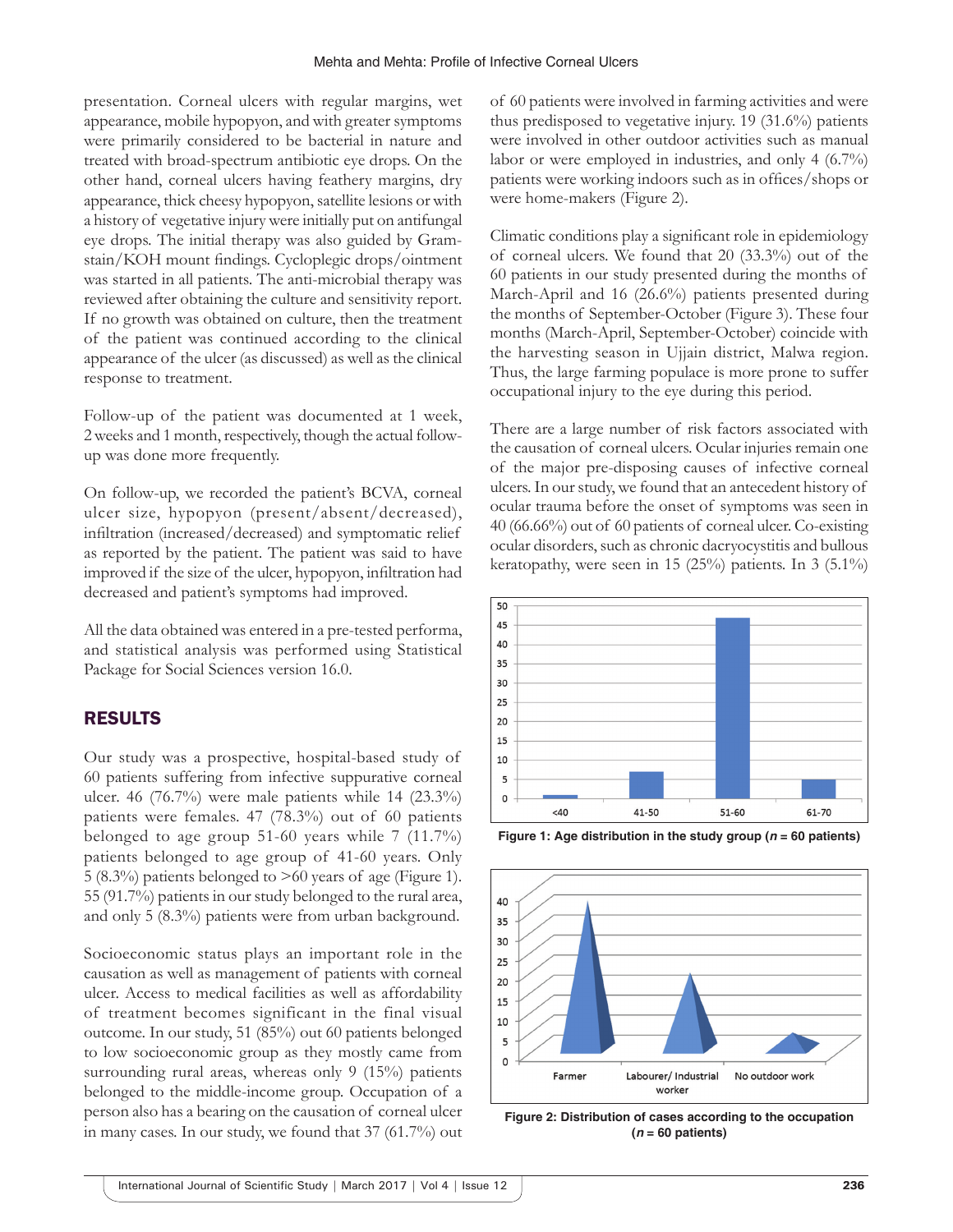patients, there was a history of inadvertent use of topical steroids. 2 (3.3%) patients were found to be suffering from diabetes mellitus. Both of them were on irregular treatment with consequent very high blood sugar levels at the time of presentation.

Among the cases of ocular trauma, history of vegetative injury such as accidental thorn injury, by the stalk/leaf of wheat plant during crop harvesting was the leading cause seen in as many as 17 (28.33%) patients. A history of injury by other wooden material such broomstick and wooden splinter was seen in 15 (25%) patients. History of injury by animal matter, such as from the tail of domestic animals such as cow and goat or from accidental fall of cow-dung in the eye, was seen in 4 (6.66%) patients. Injury by materials such as stone/sand particles was seen in 3 (5%) patients. Among the coexisting ocular disorder, lid margin abnormalities like severe blepharitis/meibomianitis, trichiasis and entropion accounted for 7 (11.67%) cases. Pre-existing corneal opacity/degeneration such as climatic droplet keratopathy was present in 4 (6.67%) patients. In 1 (1.67%) patient bullous keratopathy was present and 2 (3.3%) patients were found to be having coexisting chronic dacryocystitis in the eye with corneal ulcer (Table 1).

Corneal ulcers profoundly affect the visual function of an individual, and if appropriate treatment is not administered in time irreversible loss of vision will occur. In our study, we found that 50 (83.4%) patients had an unaided visual acuity of  $\langle 3/60 \rangle$  in the affected eye while only 10 patients had visual acuity of  $\geq 3/60$  in the affected eye. Location of corneal ulcer also influences the final visual outcome as central corneal ulcers are usually associated with marked visual impairment. 47 (78.3%) patients in our study had an ulcer involving the center of the cornea. This led to severe visual impairment in these patients. 6 (10%) patients had peripheral ulcers while 7 (11.7%) patients had ulcers involving the paracentral cornea. Decreased immunity from a comorbid systemic condition usually aggravates the clinical course of corneal ulcer. In our study, we found that 20 (33.3%) of our patients were anemic. This can be attributed to the poor nutritional status of the rural farming population. 2 (3.3%) patients suffered from diabetes mellitus, and 11 (18.4%) patients were found to be hypertensive.

In our study, 43 (71.67%) patients were found to be culture positive. While the remaining 17 patients failed to give a positive yield on culture examination (Figure 4). Among the 43 culture positive patients, 29 (67.44%) patients were positive for fungi, while 14 (32.56%) patients gave a positive yield for bacteria (Figure 5). *Aspergillus* species was identified in 16 (37.21%) patients, while *Fusarium*

## **Table 1: Risk factors associated with corneal ulcer (***n***=60 patients)**

| <b>Risk factor</b>                      | Number of patients (%) |
|-----------------------------------------|------------------------|
| Trauma                                  | 40 (66.66)             |
| Vegetative trauma (leaf/grass/thorn)    | 17 (28.33)             |
| Animal matter (cow dung/tail of animal) | 04 (6.66)              |
| Sand/stone                              | 03(5)                  |
| Wooden object (stick/chip)              | 15(25)                 |
| Others                                  | 01(1.67)               |
| Coexisting ocular disorder              | 15(25)                 |
| Lid margin abnormalities                | 07 (11.67)             |
| Lagophthalmos                           | 01(1.67)               |
| Associated corneal opacity/degeneration | 04 (6.67)              |
| Bullous keratopathy                     | 01(1.67)               |
| Chronic dacryocystitis                  | 02(3.33)               |
| Use of steroids                         | 03(5)                  |
| Diabetes mellitus                       | 02 (3.33)              |
| Total                                   | 60 (100)               |



**Figure 3: Seasonal distribution of cases in study group (***n* **= 60 patients)**



**Figure 4: Culture results in the study group (***n* **= 60 patients)**

species was detected in 13 (30.23%) patients. Among the 14 patients testing positive for bacteria, *Staphylococcus aureus* was isolated in 9 (20.93%) patients, *Streptococcus pneumoniae* was identified in 3 (6.98%) patients, while 2 (4.65%) patients tested positive for *Pseudomonas* species (Table 2).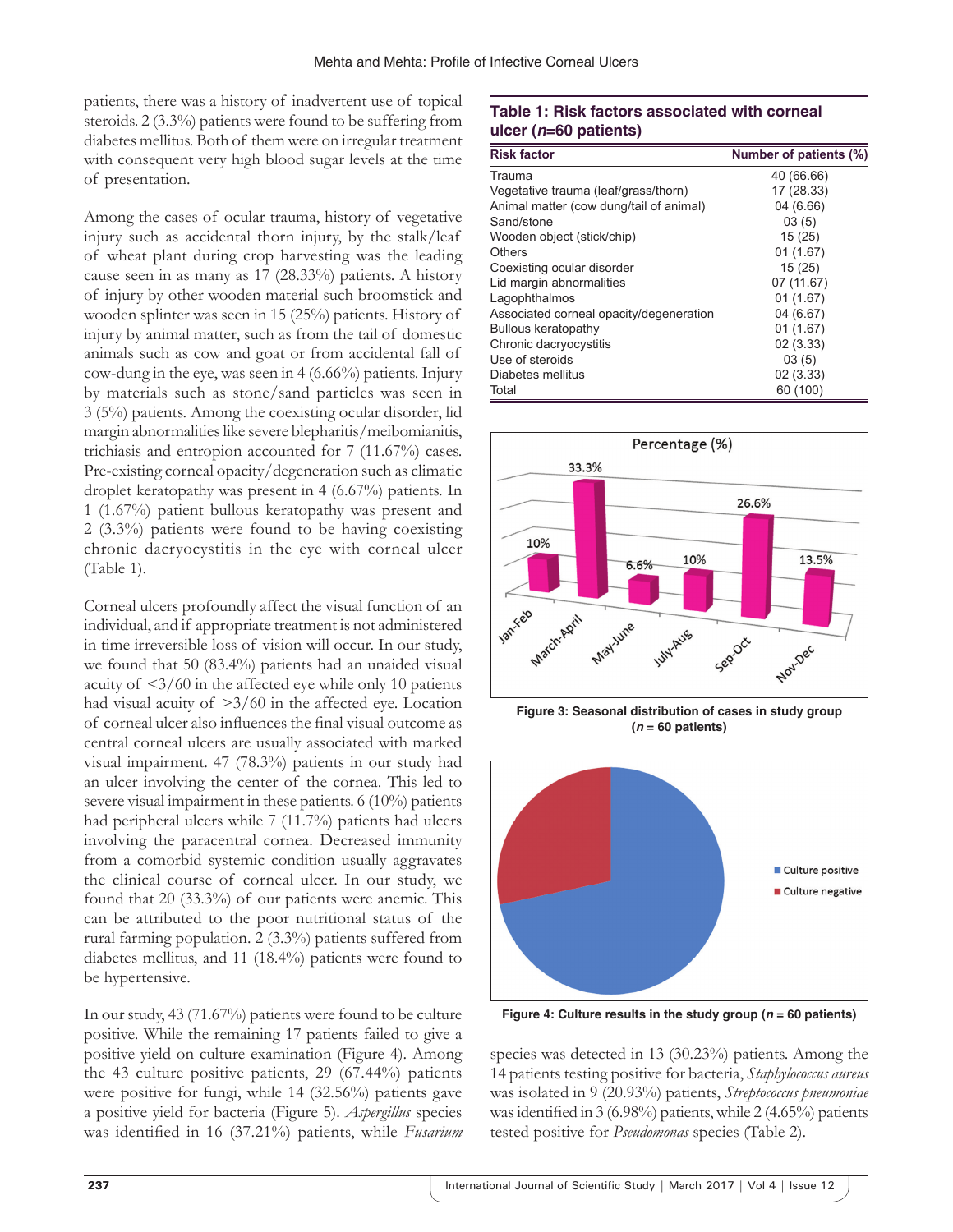Treatment of corneal ulcers has always posed to be a challenging task for the treating clinician. In our study, 29 (48.33%) patients were treated with antifungals + cycloplegics + intraocular pressure lowering agents. Topical antibiotics remained the primary anti-microbial therapy in 14 (23.33%) patients. 2 (3.33%) patients underwent therapeutic keratoplasty as they failed to respond to medical anti-microbial therapy and showed progressive clinical deterioration (Table 3).

The majority of our patients, i.e., 37 (61.66%) out of 60 showed clinical improvement, while 11 (18.36%) patients recovered. In 8 (13.3%) patients, the condition remained stationary. 4 (6.66%) of our patients worsened even after appropriate management (Figure 6).

## **DISCUSSION**

Cornea, being the most anterior part of the eyeball, is exposed to the atmosphere and thus remains prone to infections. Corneal ulcer is a major health problem in developing world causing prolonged ocular morbidity and loss of vision. The major morbidity from infectious keratitis is due to corneal ulceration and subsequent perforation which can lead to endophthalmitis, or visual loss from severe scarring and vascularisation.<sup>12</sup> Even with appropriate treatment, there is a high incidence of visual loss due to the development of dense corneal scar.

In our study, 46 (76.7%) patients were male while 14 (23.3%) patients were females. A similar male preponderance was

| Table 2: Etiological distribution of microbial |  |
|------------------------------------------------|--|
| keratitis in study group ( $n=43$ patients)    |  |
|                                                |  |

| <b>Etiology</b> | Number of patients (%) |
|-----------------|------------------------|
| Fungal          | 29 (67.44)             |
| Aspergillus     | 16 (37.21)             |
| Fusarium        | 13 (30.23)             |
| Bacterial       | 14 (32.56)             |
| S. aureus       | 09 (20.93)             |
| S. pneumoniae   | 03 (6.98)              |
| Pseudomonas     | 02(4.65)               |

*S. aureus: Staphylococcus aureus, Streptococcus pneumoniae: S. pneumoniae*

## **Table 3: Management of patients in study group (***n***=60 patients)**

| <b>Management</b>                                                   | Number of<br>patients (%) |
|---------------------------------------------------------------------|---------------------------|
| Antibiotics+cycloplegics+IOP lowering agents                        | 14 (23.33)                |
| Antibiotics+cycloplegics+IOP lowering<br>agents+antifungals         | 15 (25.00)                |
| Antibiotics+cycloplegics+IOP lowering<br>agents+antifungals+surgery | 02(3.33)                  |
| Antifungals+cycloplegics+IOP lowering agents<br>Total               | 29 (48.33)<br>60 (100)    |

found in the study by Titiyal *et al.,* in which 75% patients were males.13 However, an almost equal distribution among both the sexes was found in a study by Upadhyay *et al.* in Nepal.14 The higher incidence of corneal ulcers in female population in the Nepal study could be due to greater involvement of females in outdoor activities there, especially farming.

In our study, 47 (78.3%) out of 60 patients belonged to age group 51-60 years. Li *et al.* too found in their study that the age group with the highest prevalence of corneal infections was 50-59 years, accounting for 83.21% of all corneal disease.15 55 (91.7%) patients in our study belonged to the rural area. This is chiefly because our hospital caters to a large extent to the villages in and around Ujjain district. A similar propensity of rural patients was found in a study conducted in Jammu by Gupta *et al.* where 65% patients came from a rural background.16 In our study, 51 (85%) out 60 patients belonged to low socioeconomic group, whereas only 9 (15%) patients belonged to the middle-income group. Bhushan *et al.* also found in their study conducted in Uttar Pradesh and Bihar that the majority of patients (71.3%) belonged to the low socioeconomic group.17 This could be due to the fact that people belonging to lower socioeconomic status are mostly engaged in manual labor and outdoor work and thus have a higher occupational risk of corneal injury.

In our study, we found that 37 (61.7%) out of 60 patients were involved in farming activities. Similar results were also



**Figure 5: Type of isolates in the study group (***n* **= 43 patients)**



IOP: Intraocular pressure **Figure 6: Treatment outcome in study group (***n* **= 60 patients)**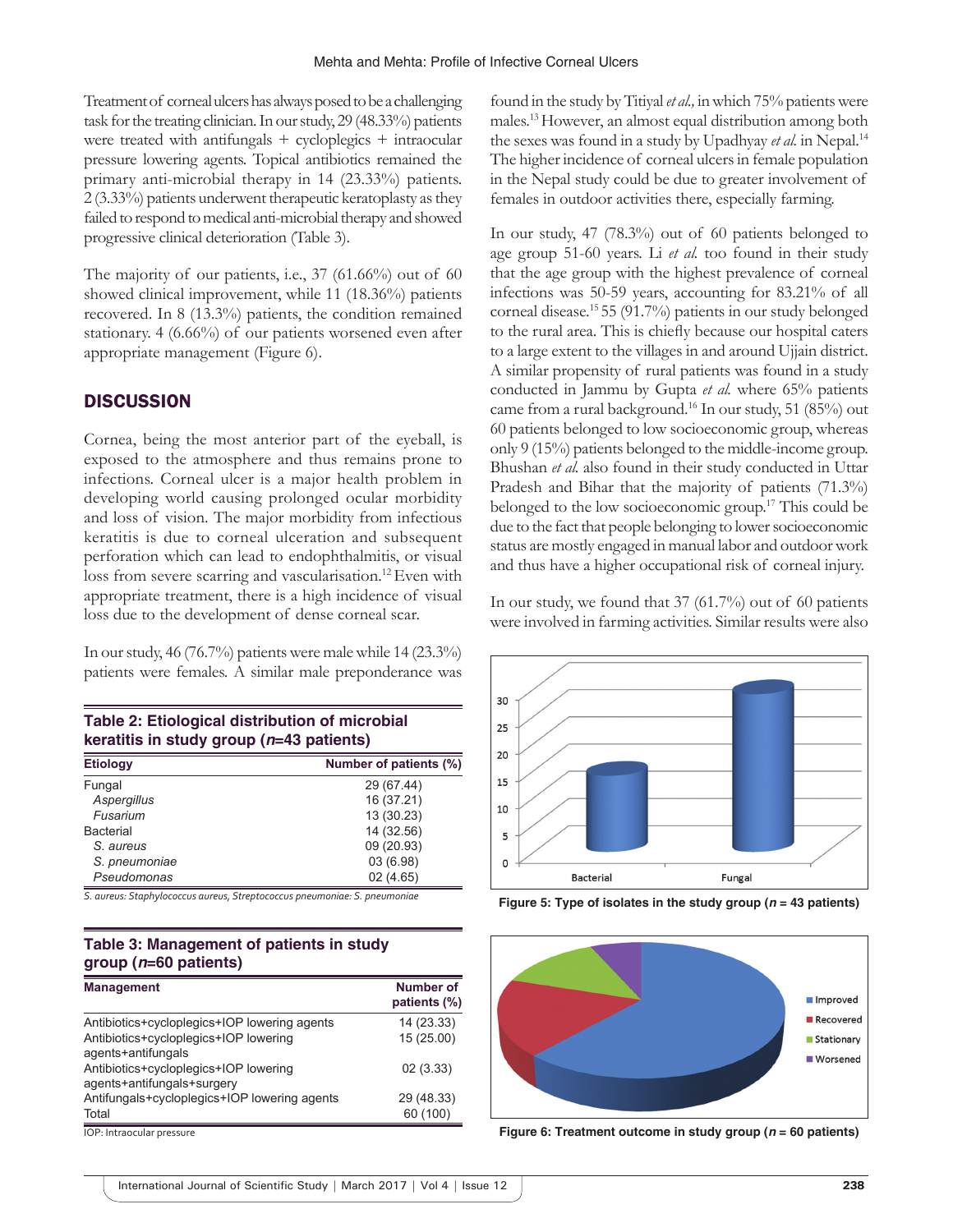found in the studies by Jatoi *et al.* and Gopinathan *et al.*, thus suggesting that corneal ulcers are more prevalent in farmers and other outdoor workers.<sup>18,19</sup>

In our study, 36 (60%) patients presented during the harvesting months of September-October, March-April. Lin *et al.* too found in their study a higher incidence of fungal keratitis during the months corresponding to windy and harvesting seasons, during which time infection from vegetative corneal injury may be more likely.<sup>20</sup> In our study, we found that an antecedent history of ocular trauma was seen in 40 out of 60 patients of corneal ulcer. Trauma was also found to be the major predisposing cause in the studies by Assudani *et al.*, Sethi *et al.*, and Ranjini and Waddepally.<sup>1,21,22</sup> A history of injury by other wooden material was seen in as many as 15 (25%) patients in our study group. A similar high incidence of vegetative injury was seen in the study by Chhangte *et al.* done in Kumaon region of Uttarakhand, where 23.7% patients reported injury with vegetative matter.<sup>23</sup> 2 (3.3%) patients were found to be suffering from diabetes mellitus in our study group. A similar prevalence of diabetes in the study population was found in the study of Krishna *et al*. 24 Contact lens use has been found to be a major predisposing factor causing infective ulcerative keratitis in a large number of studies conducted among the Western population. However, in our study, there were no contact lens users among the corneal ulcer patients. This is due to the fact that the majority of patients in our study group belonged to rural areas. This finding is similar to the study by Basak *et al*. who also found the number of contact lens users to be negligible.<sup>25</sup>

In our study, 43 (71.67%) patients were found to be culture positive. In a study by Tewari *et al.*, microbiological etiology on culture examination could be determined in 60% patients presenting with corneal ulcer.<sup>26</sup> In another study by Gupta *et al.*, 87.5% cases showed growth on culture media.16 Among the 43 culture-positive patients in our study, 29 (67.44%) patients were positive for fungi, while 14 (32.56%) patients gave a positive yield for bacteria. Nath *et al.* in their study conducted in Assam found that a fungal etiology could be established in 60.6% cases.<sup>27</sup> The preponderance of culture positive fungal corneal ulcers in our study can be attributed to hot climatic conditions conducive to the growth of fungi and agriculture being the main occupation of the large farming populace in our study group. On the other hand, a study conducted in Nepal by Suwal *et al.* found bacterial isolates (56%) outnumbering the fungal isolates (44%). Furthermore, in their study, *S. pneumoniae* (31.1%) was the commonest among the bacteria, while *Fusarium*  $(13.4\%)$  was the mos common fungus isolated.<sup>28</sup> Thus, the microbiological etiology differs not only from region to region but also varies with the occupational exposure of the study population to different microbes.

Among the 29 patients testing positive for fungus in our study group, *Aspergillus* species was identified in 16 (37.21%) patients, while *Fusarium* species was detected in 13 (30.23%) patients. Amatya *et al.* in their study conducted in Nepal found that the commonest fungal pathogen was *Aspergillus* species (33% cases), followed by *Fusarium* species (12.66% cases). *S. aureus* (44.53% cases) was isolated as the most common bacterial agent.<sup>29</sup> These results are comparable to our study.

In our study, 6.66% patients worsened or progressed even with appropriate medical line of management. In a study by Prakash and Kemisetty*.*, 10% patients worsened with treatment and 4% patients required emergency keratoplasty due to perforation.30 3.33% patients underwent therapeutic keratoplasty in our study due to non-responsiveness to treatment.

Corneal ulcer leads to permanent visual impairment in the vast majority of cases due to corneal scarring. In our study, we found that 50 (83.4%) patients had a visual acuity of <3/60 in the affected eye. Keshav *et al.* also found in their study that 65% patients had a visual acuity of  $\leq 3/60$ .<sup>31</sup>

## **CONCLUSION**

Infective suppurative keratitis is a major cause leading to prolonged ocular morbidity and loss of vision. This is more so in developing countries like India, where the vast majority of people are socially and economically backward, dwelling in rural areas and pursuing agriculture and other manual work as their main source of livelihood. These individuals are at an increased occupational risk of ocular trauma. In addition, the problem is compounded by frequent late presentation of the patient due to lack of awareness, and inaccessibility to specialist ophthalmic care. It has been seen that the microbiological etiology of infective keratitis shows a wide regional variation. In our study, we found that that in our region fungal corneal ulcers predominate, as the majority of patients present with a history of antecedent vegetative trauma. The occurrence of corneal ulcers peaks during the harvesting season. Treating infective suppurative corneal ulcers as an ophthalmic emergency and quick administration of appropriate antimicrobial therapy is the need of the hour for saving the eye of the patient and preventing the catastrophe of lifelong blindness.

## REFERENCES

- 1. Assudani HJ, Pandya JM, Sarvan RR, Sapre AA, Gupta AR, Mehta SJ. Etiological diagnosis of microbial keratitis in a tertiary care hospital in Gujarat. Natl J Med Res 2013;3:60-2.
- 2. Whitcher JP, Srinivasan M, Upadhyay MP. Corneal blindness: A global